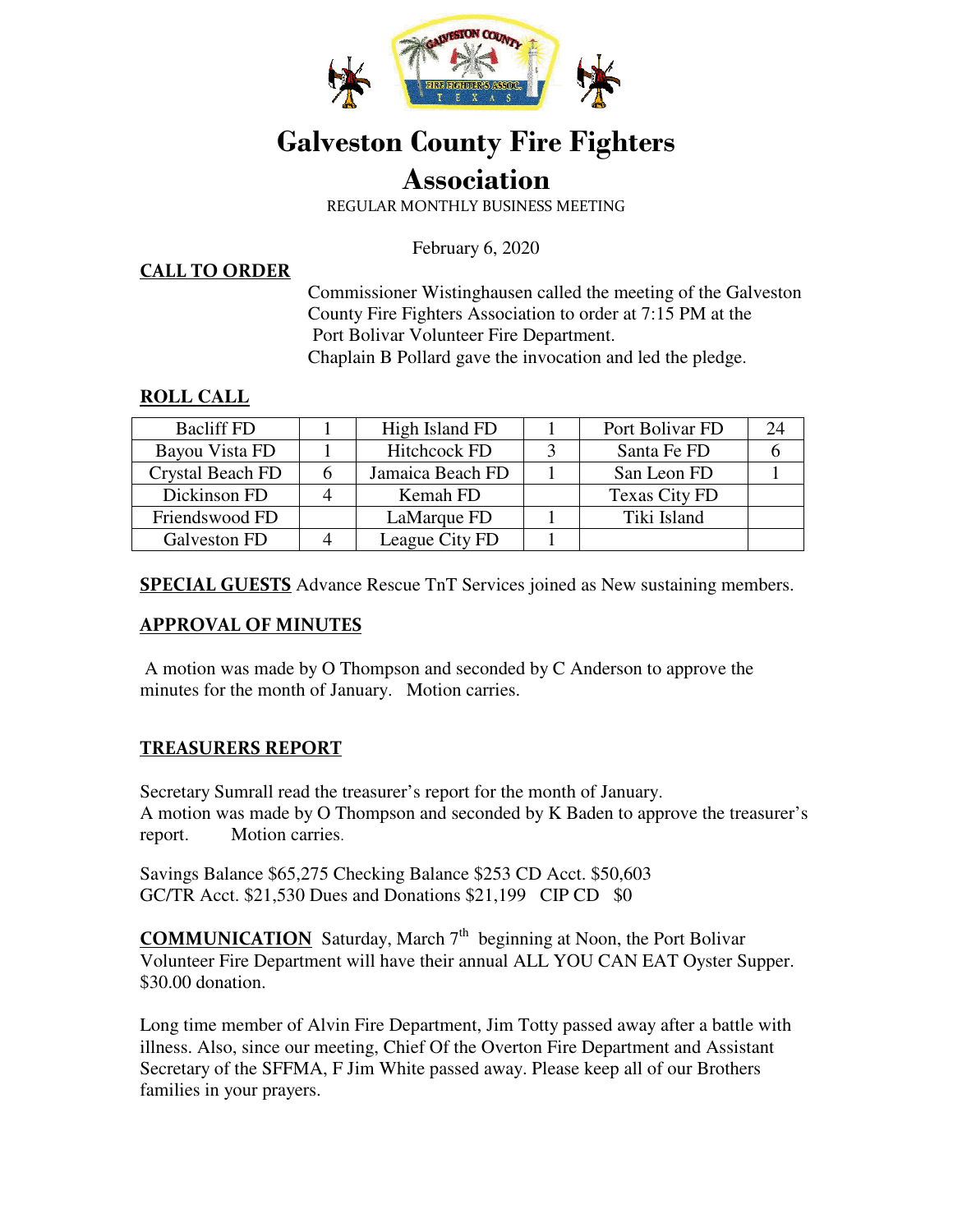#### **COMMITTEE REPORTS**

**Training-** C Anderson stated that the FF II class has started and that the FF I class will finish up in May.

**Accountability** Tonight was the last night to get your receipts turned in for reimbursement for your accountability tags.

#### **EMS**

**Website** Send stuff to the Webmaster for publication on the website.

#### **Resource Book**

#### **Dispatching**

**Constitution and By-laws** B Pollard, chair of this committee gave a report mentioning that the committee plans to meet shortly after the Chiefs Retreat to discuss items that come out of that meeting. Bill also gave a rundown on items that will be covered.

#### **Mapping**

#### **Audit**

#### **Contract**

**Galveston County OEM** The new Homeland Security Manager was introduced to the Association.

**COLLECTION OF DUES** A list was read of those who have and have not paid. If you have not pair your dues, please do that as soon as possible.

**UNFINISHED BUSINESS** The Chief's retreat is on February 15<sup>th</sup> at 8:30am at the Santa Fe Fire and Rescue Station #1 on Hwy 6. Lunch will be provided. Departments should have their Chief present or ONE person designated by the Chief.

February  $29<sup>th</sup>$ , the Association will have an appreciation dinner at Moody Gardens beginning at 6:30 in the evening. Departments are allowed 10 members to attend. Please call into Santa Fe Fire Station at 409-925-7331 or 409-925-7334 to give your RSVP.

#### **NEW BUSINESS**

**T Anderson made a motion and T Cones seconded** for our Association to start accepting credit card payments. Motion Passed

**T Cones made a motion and T Anderson seconded** to accept GASS Automotive as an associate member. Motion Passed.

**T Anderson made a motion and R Pearson seconded** to accept TNT Advance re4scue as an associate member. Motion Passed.